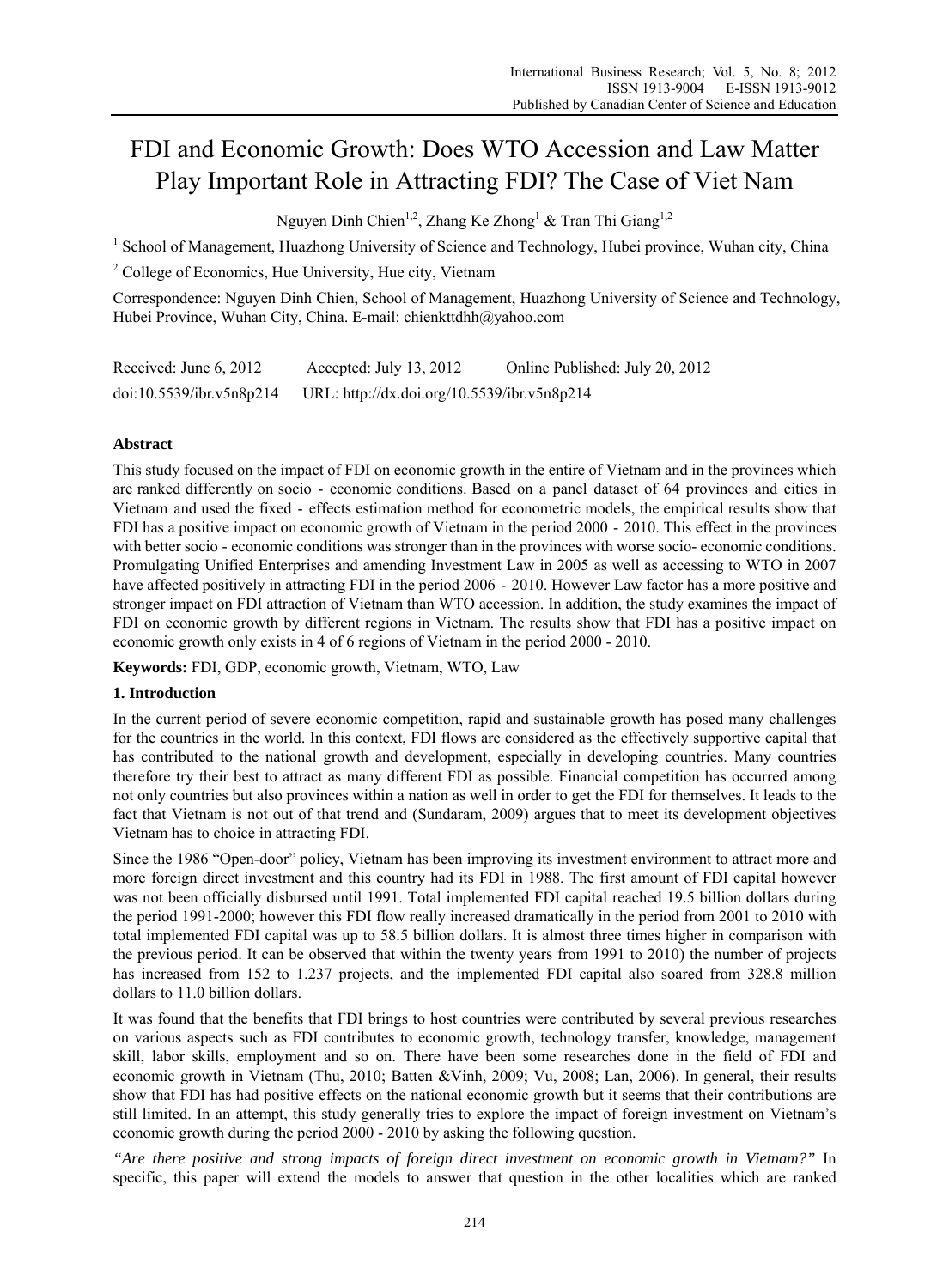differently in order to ensure a fuller reflection the role of FDI in Vietnam's growth during the period of 2000 - 2010. This period was selected to analyze because it has important significance in implementing the 10 - year socio - economic development strategy from 2001 - 2010 that will lead Vietnam basically to become an industrialization and modernization country by the year 2020. This is also the period which foreign investment attraction has been paid special attention by Vietnamese government.

In 2000, on the other hand, the information technology used for gathering and processing statistical data was first fully put in use in all cities and provinces of Vietnam. So, the data reliability which was very high in this period helped more relevant experimental results than the previous studies. Moreover, the fact that Vietnam became the official member of WTO in 2007 would offer it a deeper and wider international economic integration. With more incentive and flexible orientation in the promulgation of Unified Enterprise Law together with the amendment in investment Law in 2005 offered many freer paths for foreign investors in Vietnam, this leads to a problem that *"How WTO accession and Law amendment have impacts on the FDI attraction in Vietnam in general and in the provinces which were differently ranked on socio-economic conditions in particular?"* These are the problems that this study needs to explore.

# **2. Literature Review**

Relationship between FDI and economic growth has been studied by many researchers all over the world so far. By many different approaches to the study of the relationship between FDI and GDP, they have conducted studies not only within one nation but also in other regions or continents. Authors have made conclusions consistently with each other, but conclusions of others are not the same even contradictory.

According to (Sajid Anwara & Lan, 2006) concluded that mutually reinforcing two - way linkage between FDI and economic growth exists in Vietnam. FDI effects directly and positively on GDP in the period 1996 - 2005 and its impacts on economic growth in Vietnam will be larger if more resources are invested in education and training, financial market development and in reducing the technology gap between the foreign and local firms. Agreeing with this verdict, (Srinivasan, P. et al., 2010) also indicated that there is a bidirectional relationship between FDI and GDP in Vietnam. To examines the bi-directional connection between FDI and economic growth in Cameroon for the period (1980 - 2009), (Zengkui Kang, 2010) confirmed that the positive link between FDI and economic growth and external resources are more efficient than domestic investment for economic growth. By using time-varying coefficients in an augmented production function and let FDI indirectly affect GDP growth through labor productivity. (Vu, 2008) shown that FDI has significant and positive effect economic growth in Vietnam, but the effect is not equally distributed among economic sectors.

By using the panel data model across 61 provinces and cities of Vietnam in the period 1995 to 2006, (Thu, 2010) shown that there is a strong and positive effect of FDI on economic growth in Vietnam. (Anh, 2003) proved that FDI contribution to growth was estimated to be about 7% out of 37% of total capital contribution to growth in the period 1988 - 2002. FDI has the positive relation with domestic investment and economic growth and FDI generates both significantly positive short-run and long-run impacts on economic growth in Vietnam. (R. Ledgerwood, 2010) explored the hypothesis that foreign direct investment can promote growth in developing countries and he indicated that FDI has positive and significant effect on economic growth in 85 developing countries covering Asia, Africa, and Latin America and the Caribbean for the period 1980 - 2007. (Charlton, 2007) found that the growth effects of FDI increase when we account for the quality of FDI.

To study the relationship between FDI and economic growth in Malaysia for the period 1970 - 2005 by using time series data. (Har Wai Mun et al., 2008) shown that there is a significant relationship between economic growth and FDI in Malaysia. FDI has direct positive impact on GDP, which FDI rate increase by 1% will lead to the growth rate increase by 0.046072%. Basing on the statistical data of 2000 - 2008 year, covering 31 provinces of panel data, the aim to analyze and estimate the relationship between FDI and the provincial gross domestic product growth rate. (Zhang-Liang MA, 2010) found that FDI inflows on regional economic growth greatly influence an increase of 1 percentage point per input, it will promote economic growth of 4.8 percentage points. Increase in investment in fixed assets also promote the region's Economic growth, an increase of 1 percentage point per input, it will promote economic growth by 1.2 percentage points.

According to (Kim & Bang, 2008) examined relationships between FDI and economic growth in Ireland. They indicated that FDI, domestic capital, and trade are statistically significant in both the long - run and the short run, having positive effects on economic growth in this country. They also found that there is a bi-directional Granger causality between GDP and FDI, therefore FDI - led growth. By raising question as whether or not there is effect of FDI on economic growth of 62 countries covering during period of 1975 to 2000, (Wu Jyun et al.,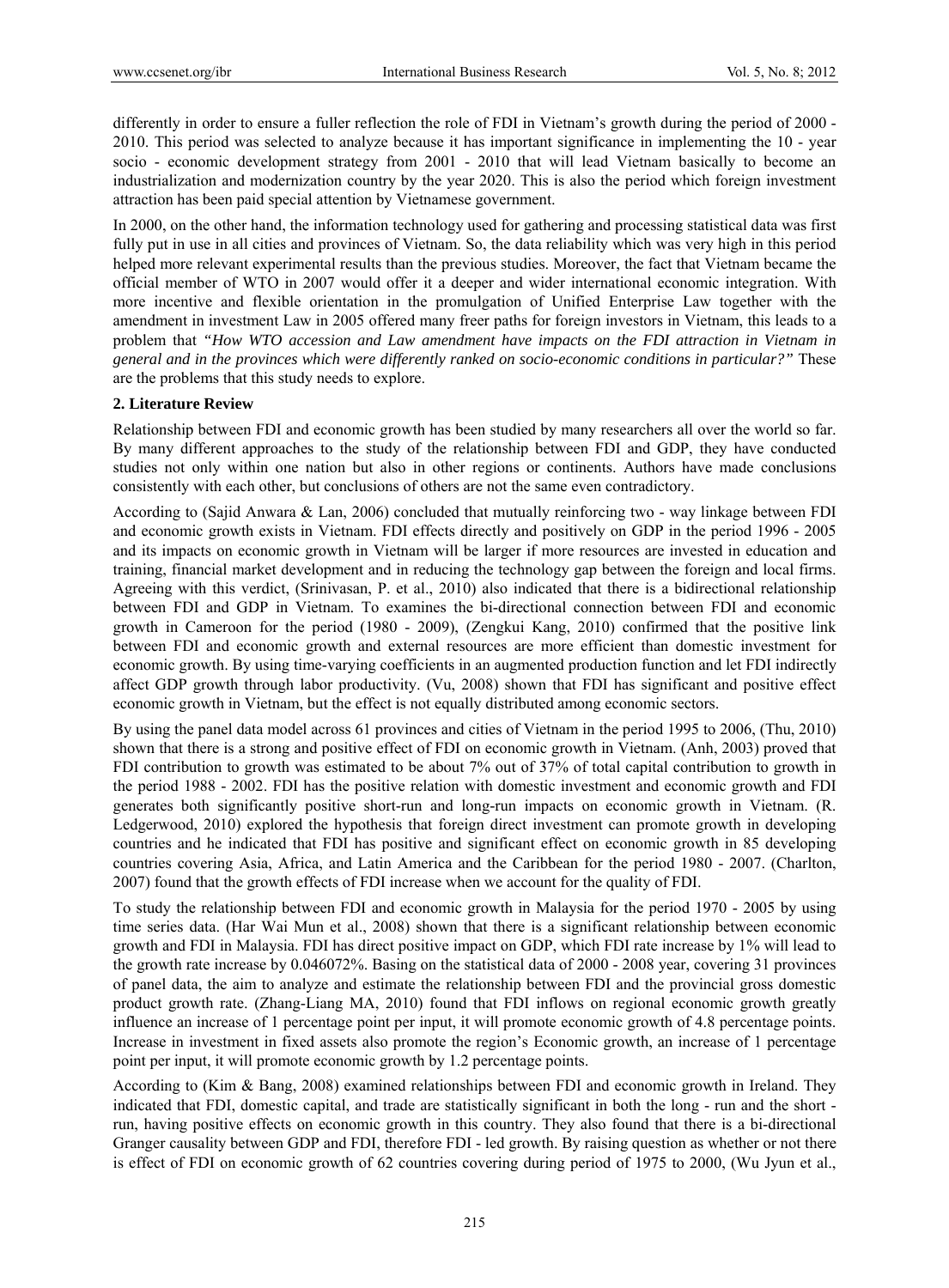2008) found that FDI alone plays an ambiguous role in contributing to economic growth. FDI have a positive and significant impact on growth when host countries have better levels of initial GDP and human capital.

(Oyatoye, E. O, et al., 2011) study examines the possible impact and relationship between FDI and Economic Growth in Nigeria in the period 1987 - 2006. They concluded that there is a positive relationship between FDI and GDP, one Naira increase in the value of FDI will lead to Naira 104.749 increase in GDP. By examining the causal relationship between FDI and economic growth for three developing countries the period 1969 - 2000, namely Chile, Malaysia and Thailand, based on the Toda - Yamamoto test for causality, (Chowdhury & Mavrotas, 2005) found that GDP is causes of FDI in the case of Chile and not vice versa, while for both Malaysia and Thailand, there is a strong evidence of a bi-directional causality between FDI and GDP. Besides, (Athukorala, 2003) indicated that no robust link between FDI and growth in Sri Lanka. By empirical investigating the relationship between U.S. foreign direct investments and economic growth in the 4 ASEAN countries of Malaysia, Indonesia, Thailand, and the Philippines, Nwala (2008) shown that a negative relationship exists between the 4 ASEAN countries' economic growth and the US foreign direct investments. FDI can be growth enhancing, if it complements domestic investment. To examines the relationship between FDI and economic growth in Shaan Xi- China. (Wang Shaobin & Wang Zhemin, 2010) shown that FDI played a certain role but not the main character in promoting economic growth, expansion of foreign direct investment scale could promote economic growth. Meanwhile, according to (Tang et al., 2008) indicated that there is only a single - directional causality from FDI to domestic investment and to economic growth but there is a bi-directional causality between domestic investment and economic growth in China for the period 1988 - 2003.

By investigating the effect of FDI on economic growth of 132 countries for the period 1995 to 2008, (Okada, et al., 2010) found that although FDI alone does not promote economic growth, it has a significant effect on economic growth if the interaction term between FDI and corruption is considered. (Magnus, et al., 2006) examines the long-run impact of FDI and trade on economic growth in Ghana. They indicated the impact of FDI on growth to be negative. By examining the effectiveness of foreign aid, FDI, and economic freedom for selected 28 Asian countries for the period 1998 - 2007, (Tiwari, 2011) indicated that inflow of FDI and foreign aid were significant factors negatively affecting economic growth. (Karimi and Yusop, 2006) found that FDI has indirect effect on economic growth in Malaysia in the period 1970-2005. (Nunnenkamp & Spatz, 2003) confirmed an insignificant link between FDI and economic growth in Latin America. Thus, it can be found that although the topic of the relationship between FDI and economic growth has been studied by many researchers all over the world, its results are still mixed so far and exists many conflicting viewpoints.

#### 3. Overview of the Economy and FDI Inflows in Vietnam

#### 3.1 Overview of Vietnam's Economy

During 10 years of implementing the socio - economic development strategy during the period 2001-2010. The socio-economic situations of Vietnam have positively changed, which has brought some significant accomplishments for Vietnam such as growing economy with relative speed, escaping from underdevelopment situation, joining the developing-country group which has average income level.



Figure 1. GDP growth and GDP per capita in the period 2000 - 2010 Source: Calculated from Statistical Yearbook of Vietnam, GSO.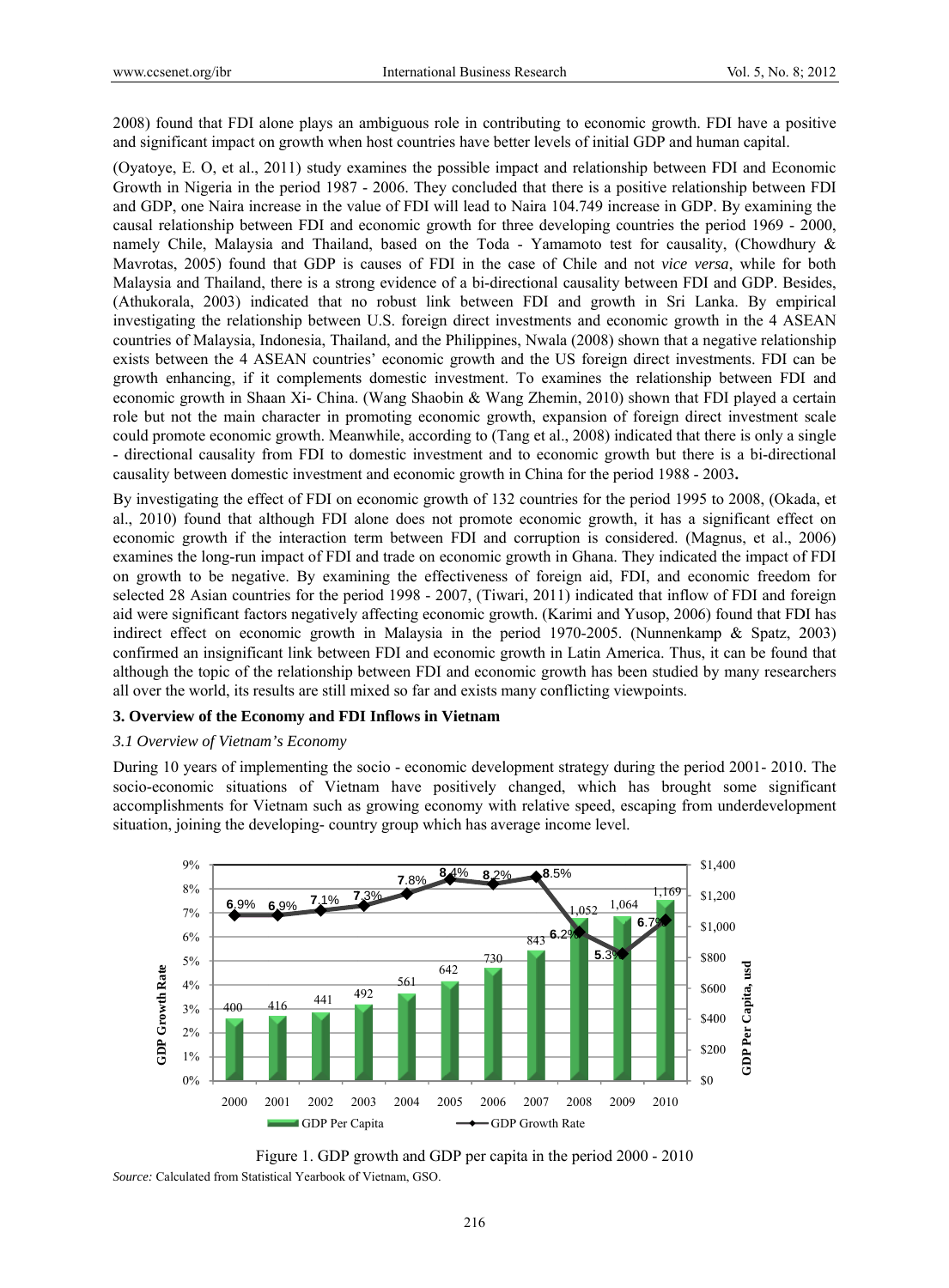| Growth Rate               |                       | Of which                          |                           |          |  |  |  |  |  |
|---------------------------|-----------------------|-----------------------------------|---------------------------|----------|--|--|--|--|--|
|                           | Whole economy $(\% )$ | Agriculture, forestry & fisheries | Industry and Construction | Services |  |  |  |  |  |
| <b>Period 1991 - 2000</b> | 7.56                  | 4.20                              | 11.30                     | 7.20     |  |  |  |  |  |
| $+ Period$ 1991- 1995     | 8.18                  | 4.09                              | 12.00                     | 8.60     |  |  |  |  |  |
| $+ Period$ 1996 - 2000    | 6.94                  | 4.30                              | 10.60                     | 5.75     |  |  |  |  |  |
| Period 2001 - 2010        | 7.26                  | 3.58                              | 9.09                      | 7.35     |  |  |  |  |  |
| $+ Period 2001 - 2005$    | 7.51                  | 3.83                              | 10.25                     | 6.96     |  |  |  |  |  |
| $+ Period 2006 - 2010$    | 7.01                  | 3.34                              | 7.94                      | 7.73     |  |  |  |  |  |
| Period 1991 - 2010        | 7.41                  | 3.89                              | 10.02                     | 7.28     |  |  |  |  |  |

#### Table 1. Annual average growth rate of Vietnam

Source: Calculated from Statistical Yearbook of Vietnam, GSO.

|  |  |  |  |  |  |  | Table 2. GDP and GNI of Vietnam in the period 2000 - 2010 |  |  |  |  |  |  |  |  |  |  |
|--|--|--|--|--|--|--|-----------------------------------------------------------|--|--|--|--|--|--|--|--|--|--|
|--|--|--|--|--|--|--|-----------------------------------------------------------|--|--|--|--|--|--|--|--|--|--|

|      | GDP, billion dong |                            |                            | GDP and GNI at average Exchange rate |                             |
|------|-------------------|----------------------------|----------------------------|--------------------------------------|-----------------------------|
| Year | At current prices | At constant<br>1994 prices | <b>GDP</b><br>billion, USD | <b>GNI</b><br>billion, USD           | GNI per capita billion, USD |
| 2000 | 441,646           | 237,600                    | 31.00                      | 30.80                                | 396                         |
| 2001 | 481,295           | 292,500                    | 32.00                      | 32.06                                | 408                         |
| 2002 | 535,762           | 313,300                    | 35.00                      | 34.52                                | 433                         |
| 2003 | 613,443           | 336,200                    | 39.00                      | 39.16                                | 484                         |
| 2004 | 715,307           | 362,400                    | 45.00                      | 44.50                                | 550                         |
| 2005 | 839,211           | 393.100                    | 52.00                      | 51.84                                | 629                         |
| 2006 | 974,266           | 425,400                    | 60.00                      | 59.42                                | 713                         |
| 2007 | 1,143,715         | 461,300                    | 70.00                      | 68.80                                | 817                         |
| 2008 | 1,485,038         | 490,500                    | 89.00                      | 86.69                                | 1,018                       |
| 2009 | 1,658,400         | 516,600                    | 91.00                      | 87.21                                | 1,027                       |
| 2010 | 1,980,900         | 551,600                    | 101.00                     | 97.40                                | 1,114                       |

Source: Statistical Yearbook of Vietnam, GSO.



Figure 2. Share of GDP by region in the period 2000 - 2010

Source: Calculated from Statistical Yearbook of Vietnam, GSO.

Embarking on this strategy implementation, the economy of Vietnam has been not only strongly affected by the 1997 - Asian financial crisis but also negatively impacted by the 2008 - financial crisis and global economic recession. However, the annual economic growth rate of Vietnam during the past 10 years has been relatively high. The rate of the average economic growth in the period 2001 - 2010 achieved 7.26%, in which the growth rate in the period 2001 - 2005 and the period 2006 - 2010 achieved 7.51%; 7.01% respectively and the economic growth rate of Vietnam during past 20 years (1991 - 2010) reached 7.41% (Table 1). According to reports of the Asian Development Bank (ADB), the economic growth of Vietnam in the last 10 years was higher than the other countries as Korea, Thailand, Singapore, Indonesia, Malaysia and Philippines, only behind China and India.

Thanks to the high growth rate in the past years, GDP in 2010 was 2.32 times higher than in 2000 (in 1994 constant prices); if calculated by current prices, the GDP increased 4.4 times; if based on actual average exchange rate, the GDP increased 3.25 times. The gross national income (GNI) of Vietnam increased from 30.8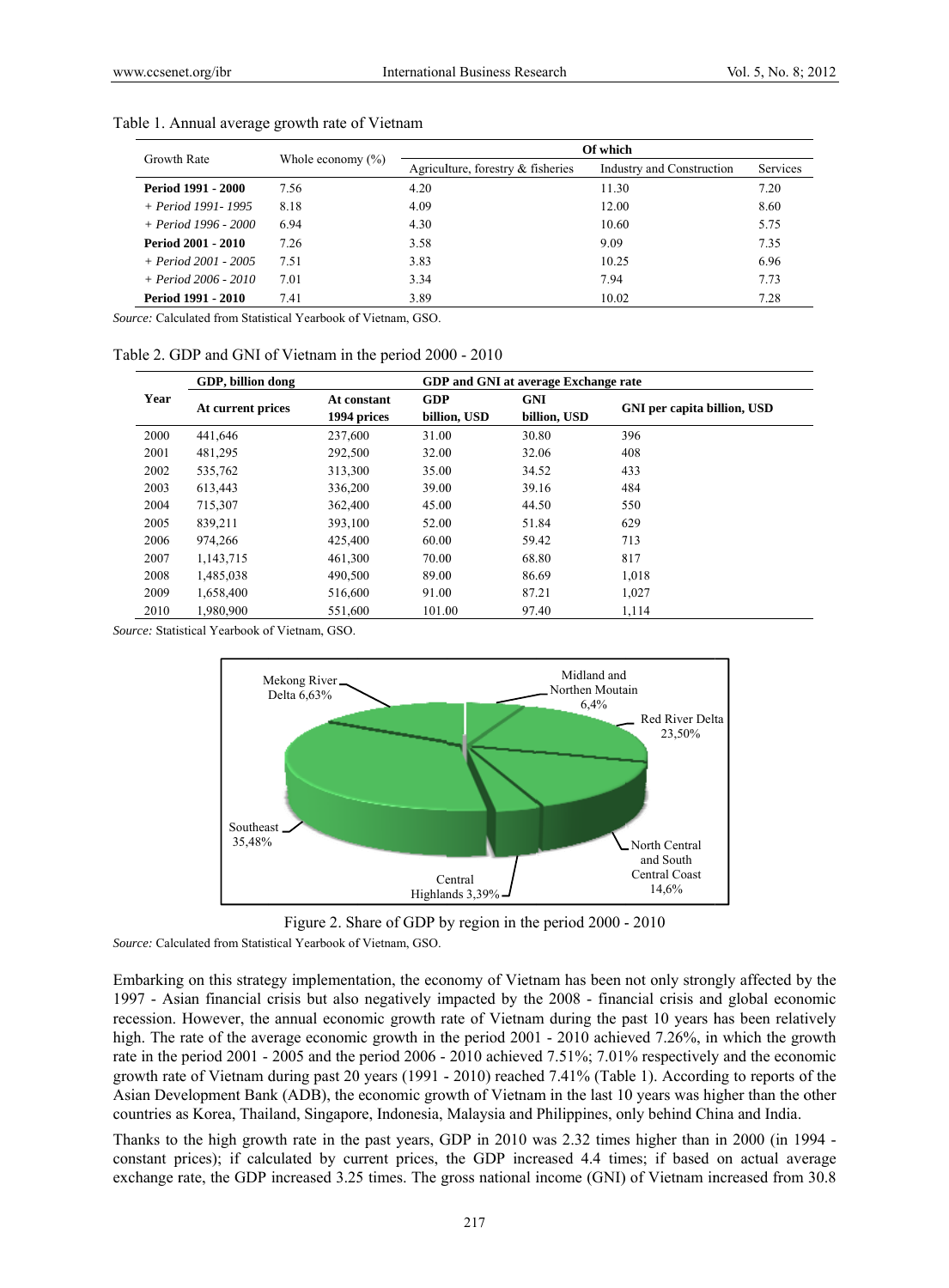billion dollars in 2000 to 97.40 billion dollars in 2010, equivalent to 3.15 times. This leads to the income per capita also increased from 396 dollars in 2000 to 1.114 dollars in 2010 (Table 2). According to the World Bank's income classification basing on GNI, since 2008 Vietnam have escaped from the group of low income countries and entered the average income ones. After the first decade of the 21st century socio - economic development strategy implementation, thus, the economy of Vietnam has many positive changes, the annual economic growth rate reached 7.26% which helped Vietnam escape from less developed status, entered the group of developing countries having lower average income. Most of the key sectors and fields obtained the higher results in comparison with the period 1991 - 2000.

It can be observed that Vietnam achieved dual success in this period as GDP in 2010 increased at least two times in comparison with 2000 which made Vietnam escape from the underdevelopment situation as the target posed. Besides, the milestone that Vietnam became the 150th official member of the WTO in January 2007 after 11 years of negotiation upgraded the position of Vietnam in the international arena.

#### *3.2 Overview of Vietnam's FDI Inflow*

In the past 20 years, FDI has become an effectively supportive capital for economic growth and development of Vietnam. Every year, Vietnam has received thousands of foreign investment projects with a large amount of FDI disbursed which has created a mass material wealth for society and considerably contributed to the state budget.

After the Foreign Investment Law had been promulgated since1987, FDI officially flew to Vietnam with the first amount of 342 million dollars in 1988. The period 1988 - 1990 however, there were on FDI committed capital, without any implemented capital. It could be explained that when the Vietnamese Government opened its integration with the world economy, the foreign investors came to Vietnam with the purpose of exploring the market and investment environment not for a "real" investment. After the first FDI unit officially went into business and production in 1991, the shortcomings of guiding and managing this type of investment have come into being. Therefore, to match the reality, the investment Law was firstly amended in 1992. It made the registered FDI capitals increased strongly in the period 1991 - 1995 from 1.29 billion dollars to 6.94 billion dollars; the implemented FDI capital sharply grew up from 328.8 million dollars to 2.56 billion dollars. 1995 was the year which marked the recorded high economic growth rate during past 20 years of Vietnam's economy  $(9.54\%)$ .

The trend of more and more diversified types of investments, along with the appearance of many international investors makes the Vietnamese Law need to be amended. So, it was amended the second time in 1996 by a more flexible direction. It leads to the issue that the implemented FDI capital from 2.71 billion dollars in 1996 increased to 3.11 billion dollars in 1997. It is said that Vietnam has emerged as an attractive and potential destination as well as investment market of the foreign investors in this period. This is demonstrated by the rapid increasing in both FDI capital and the number of projects. However, the Asian financial crisis occurred in 1997 negatively affected to the economic situation of many countries in the regions and on the world. The period 1998 - 2000, revealed the slowdown of this capital; the rate of economic growth of Vietnam also decreased dramatically in 1999 and reached a low record level 4.77%, doubled lower than in 1995(GSO).



Figure 3. FDI inflow of Vietnam in the period 2000 - 2010

*Source:* Statistical Yearbook of Vietnam, GSO.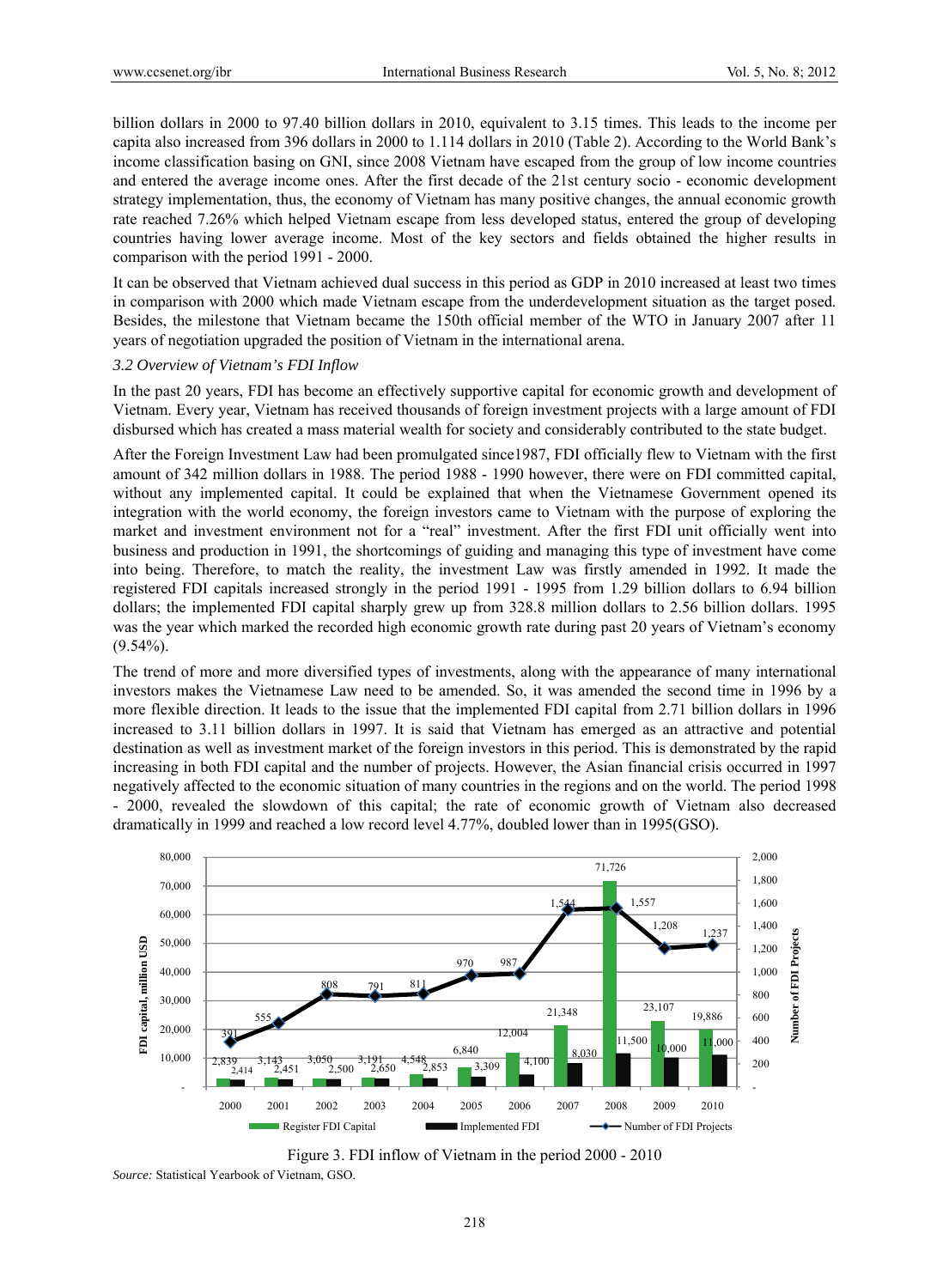

Figure 4. Share of FDI by region in the period  $2000 - 2010$ 

Source: Calculated from Statistical Yearbook of Vietnam, GSO.

At the end of the year 2000, the economy showed recovery signs and began growing. In the period 2001 - 2005, both of projects numbers and the registered FDI capital increased 2.5 times compared to the year 2000. The implemented FDI capital increased rapidly, from 2.45 billion in 2001 to 3.31 billion in 2005 (Figure 4). In this period, Vietnam's economy has not only recovered well after the crisis but also achieved high economic growth rate, from 6.90% in 2001 to 8.44% in 2005. Besides, the reform administrative procedure and amended investment law in 2005, the VAT, Corporate income Tax in 2003 facilitated the project registering and investing. These modifications quickly had positive impacts on attracting FDI in Vietnam. Period 2006 - 2010 was a period that FDI inflows of Vietnam grew up strongly in both amount of registered FDI and implemented FDI capital. On the other hand, the WTO successful accession had strong positive effects on many fields of VN, especially in the foreign investment fields, FDI flows was continuously high growth. In the year 2007 registered FDI capital soared to 8.03 billion, double the figure in 2006. Although the financial crisis and global economic downturn occurred in 2008, the registered FDI flows into the VN still reached a high record since the Vietnam opened and integrate world economic. The registered FDI capitals soared to 71.0 billion dollars while the implemented FDI capital reached 11.5 billion dollars. Due to long impact of crisis until now, the FDI capitals have tended to reduce but the implemented FDI capitals still remain at high level, in the period 2008 - 2010 the average implemented FDI of each year reached 11.3 billion dollars.

In short, in the past 10 years, Vietnam's economy has faced many challenges from the negative impact of Asian financial crisis to the global economic recession in 1997 and 2008. However, in the field of foreign direct investment, Vietnam achieved many significant accomplishments. FDI inflows in Vietnam grew up strongly with average annual growth rate of 18.5%. There have been more and more international investors with many types of projects in variety fields coming to Vietnam. All of the facts mentioned above have contributed to the economic growth and helped constitute the economic restructuring of Vietnam with total implemented FDI in the period 2001 - 2010 of 58.5 billion dollars, in which in the period 2001 - 2005 reached 13.9 billion dollars, occupied of 66.8% and from 2006 - 2010 it reached 44.6 billion dollars, occupied of 30.1% registered FDI, respectively.

#### 4. Data and Methodology

#### 4.1 Model

This study focuses on answering the question whether or not there are positive and strong impacts of foreign direct investment on economic growth in Vietnam? Econometric model was built to test and to assess the research problems based on the neoclassical growth theory model as well as some previous experimental analysis models such as Barro and Sala i-Martin (2004), Lucas (1990), Romer (1987) and Mankiw (2004). The Cobb-Douglas production function is written as follows.

$$
Y = f(K, L) \tag{1}
$$

Y: production output or the total social product,  $K$ ; physical capital,  $L$ ; human capital.

International trade not only affects on economic growth but also helps the host countries specialize production. According to the new growth theory, the export expansion will improve the economy's efficiency in distributing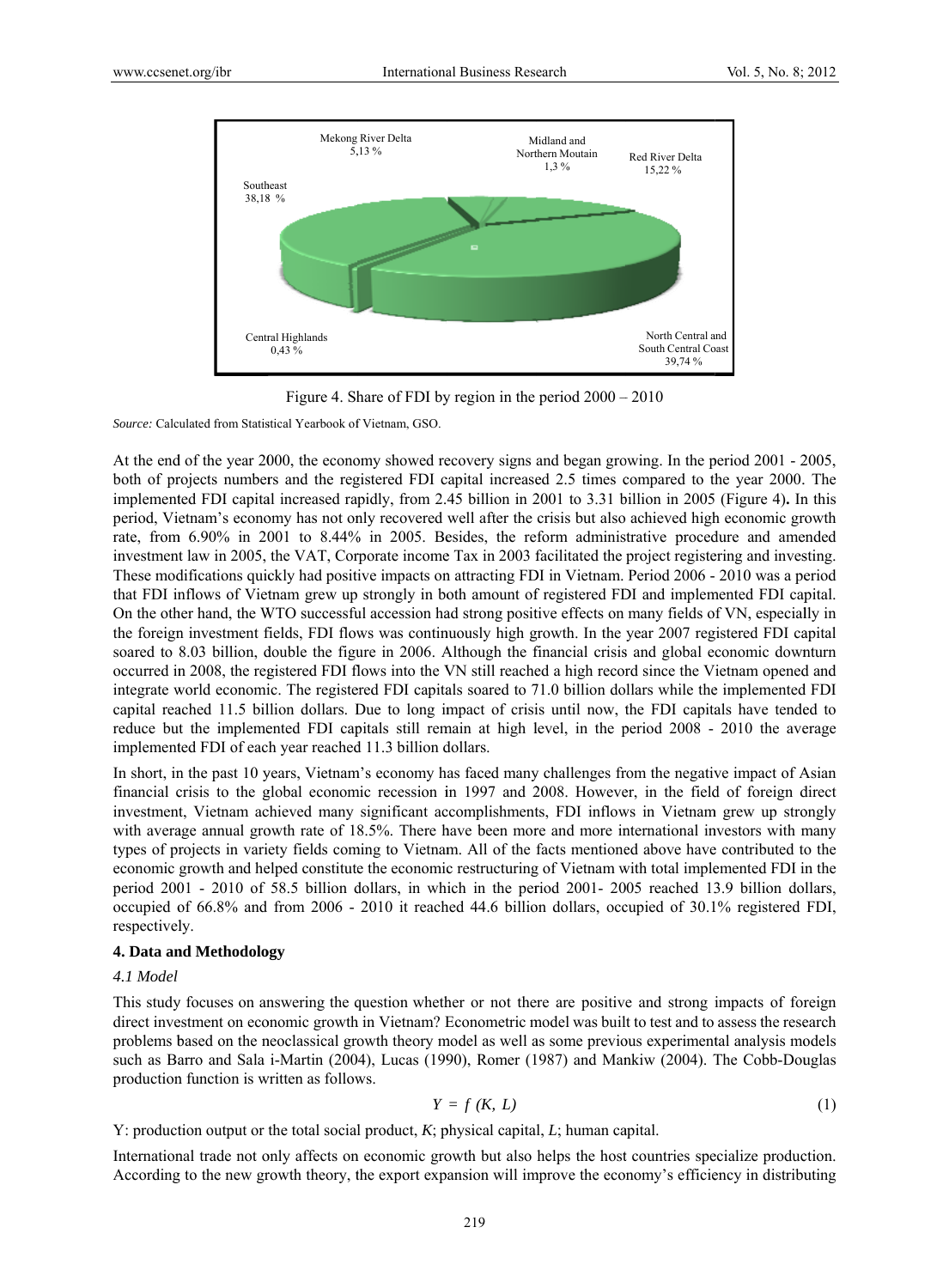input factors and lead to the growth of productivity (Mankiw, 2004). (Salvatore & Hatcher, 1991**)** argued that export orientation leads to higher the productivity factor because of better exploiting the ability scale of the economy. On the other hand, it will reduce the serious constraint on foreign exchange and facilitate to access international market greater. Moreover, the international trade will lead to a higher technological innovation rate.

According to (Boriss & Herzer, 2006) argued that export is considered as a vehicle of growth through the expansion of external demand. Besides, (Grossman & Helpman, 1991) indicated that export can positively contribute to the economic growth through various means such as facilitating favorable conditions for exploitation of economic scale, or promoting the diffusion of technological knowledge. Therefore, the production function can be expanded by adding export variable. (Romer, 1989) indicated that financial development has a significant positive impact on economic growth. (King & Levine, 1993) stated that the level of higher domestic investment has positively impacted on faster the economic growth and stronger capital accumulation in the future. Model 1 therefore was expanded and takes the following form.

$$
Y = f(DI, GE, FDI, L, EX)
$$
 (2)

*I*: Domestic investment, *GE*: Government spending, EX: Exports.

To answer the question mentioned above as well as to find out the significance of the explanatory variables, model which analysis empirically the impact of FDI on economic growth of Vietnam in the period 2000 - 2010 is represented as follows.

$$
GDP_{it} = \alpha_0 + \alpha_1 FDI_{it} + \alpha_2 FDI_{i(t-1)} + X\beta + \omega_{it}
$$
\n<sup>(3)</sup>

Where; *GDP*: Gross domestic product at current prices, *X*: Matrix; Control variables includes DMI is total domestic investment capital consists of state and private capital, GEX refers to government expenditure, TRB is trade balance, it is measured by export minus import, EXR is average exchange rate stated by State Bank of Vietnam, LGR presents growth rate of labor force,  $i = 1, 2$  to 64, refers to individual province of Vietnam, *t* refers to years from 2000 to 2010.

 $\omega_{it} = u_i + e_{it}$ 

 $u_i$  is time-invariant unobserved individual factors that determine the outcome,  $e_{it}$  is time-variant unobserved individual factors (idiosyncratic error) that determine the outcome. Due to the incidental parametric problem, we can't take the first difference to obtain the coefficient for time-invariant unobserved individual factors  $u_i$ . Therefore, two possibilities could affect the consistence of coefficient. If  $u_i$  is uncorrelated with explanatory variables, the random-effect model can be achieved in estimation, However, if  $u_i$  is violated the determination of outcome variable, in other words, they has correlation with explanatory variables, the obtained coefficients may lead to be unbiased and fixed-effect model is needed to be tackled for the solution. We decide to approach the Hausman test to detect the appropriate method for above panel data. As a result, the P-value showing below 0.05 approves the fixed-effect model. In this case, by using fixed-effect estimation, the  $u_i$  will be eliminated across years, and the coefficient will be determined by entirely time-variant factors.

# *4.2 Data*

As mentioned above, the information technology has only been used widely and fully for the collection, processing, storing the statistics data in 64 provinces and cities of Vietnam since 2000. Thus, the data we had in this period was really perfect, reliable, and strong balance panel data. Variables of GDP, XK, NK, GEX, DMI, EXR were taken from the Statistical Yearbook of 64 provinces and cities of VN provided by General Statistics Office (GSO) in the period 2000-2010, FDI variable received from the Ministry of Planning and Investment, LGR got from the Ministry of Labor Invalids and Social Affairs. All Vietnamese monetary variables are converted into USD in accordance with the annual average exchange rate. In addition, to conduct empirical analysis, this study collected several various information sources such as website of 64 provinces, Ministry of Science and Technology.

#### **5. Empirical Results**

#### *5.1 The Impact of FDI on the Economic Growth of Vietnam*

After estimating the impact of FDI on the economic growth of Vietnam and satisfying by the Hansen test and by using the fixed-effect estimation methods to test the research questions. The estimation results present in column 1 (Table 3) shows that the estimated coefficient of FDI is at 1% statistically significant level with ceteris-paribus. The increase of one FDI unit will make the economic growth of Vietnam increase approximately 0.1051446 dollars. It means that FDI has a positive impact on economic growth of Vietnam in the period 2000-2010 but this effect is not very strong. Besides, other factors have a positive impact on economic growth as export,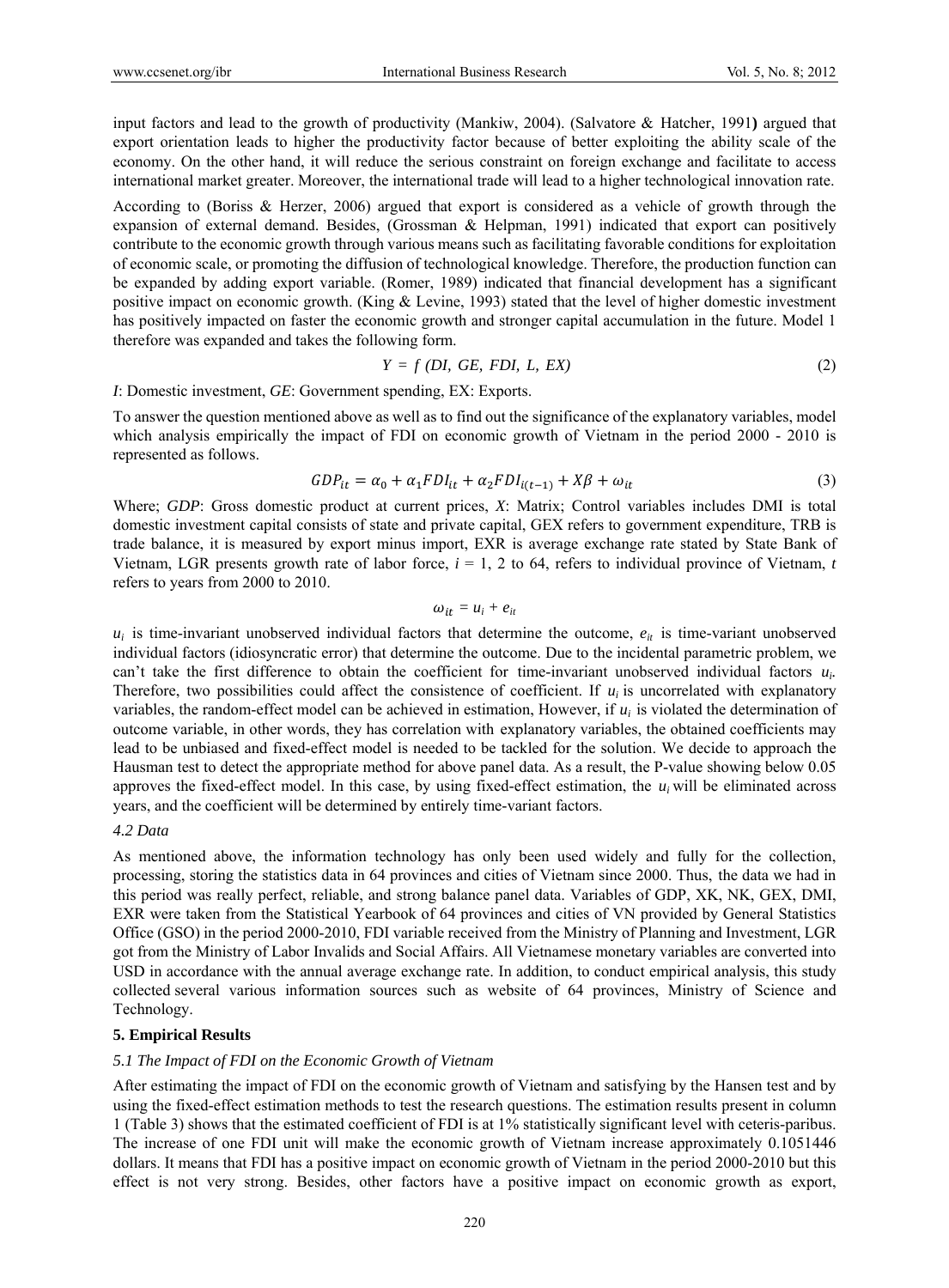government spending, domestic investment, FDI of previous year. The regression coefficients of these factors are statistically significant.

According to the ranking of provinces in Vietnam in accordance with its socio - economic conditions, there are two kinds of categories: the provinces with difficult socio-economic conditions ranked first ( $PR = 1$ ) and the provinces with extremely difficult socio - economic conditions ranked second (PR = 2). In period 2000 - 2010, there were 17 provinces in whole country ranked first and 47 provinces ranked second. To test the impact of FDI on economic growth in provinces which were differently ranked.

Set Prcat = 0 if  $PR = 1$ ; Prcat = 1 if  $PR = 2$ . Thus, if Prcat = 0, it means that provinces have difficult socio economic conditions, if Prcat = 1, the provinces have extremely difficult socio-economic conditions. The model is extended by adding the dummy variables Prcat. The result in column 2 (Table 3) shows that the estimated coefficient of FDI variables is 0.2506076, the variable of (FDI \* Prcat) is - 0.179302. Both of these coefficients are at 1% statistically significant level. It can be explained that the impact of FDI on economic growth in provinces which are ranked second (extremely difficult socio - economic conditions) is less than in the provinces which are ranked first (difficult socio - economic conditions) is 0.179302 dollars. Thus, the impact of FDI on economic growth in the provinces which are extremely difficult socio - economic conditions is less than in the provinces which have better socio - economic conditions. In other words, FDI has contributed more significantly and positively in explaining GDP in provinces with better socio-economic conditions.

## *5.2 The Impact of WTO and Law Matter in Attracting FDI in Vietnam*

To test the hypothesis of how joining WTO and legal issues impact in attracting FDI in Vietnam, the model is extended to consider their interaction by adding variables (WTO \* FDI) and (LAW \* FDI) into the model. Estimation results in column 3 (Table 3) show that, the regression coefficient of the variable (WTO \* FDI) are at 5% statistically significant level. It is implied that the WTO accession has significantly positive impact on attracting FDI in Vietnam in the period 2007- 2010. On the other hand, the result also indicates that after joining the WTO, FDI has a more positive and stronger impact on the Vietnamese economic growth than in the previous period.

Examining this effect in the provinces which are differently ranked, variable (FDI \* WTO \* Prcat) is added to the model. According to the results in column 4 (Table 3), it indicates that the regression coefficient of the variable (WTO \* FDI \* Prcat) is - 0.1855055 at 1% statistically significant level. This illustrates that the impact of WTO accession on attracting FDI in the provinces ranked second is lower than provinces ranked first by 0.1855055 dollars. Thus, after joining the WTO, the amount of FDI capital has grown rapidly in VN and the impact of WTO accession on attracting FDI in the provinces ranked second is less than in provinces ranked first.

It is also similarly to the legal issues. Estimation results in column 5 (Table 3) reveals that the regression coefficients of the variable (LAW \* FDI) is 0.5675031 at 1% statistically significant level. This can prove that promulgating the unified enterprises law and amending the investment law of Vietnam by a direction of more flexible, more preferential and non-discriminatory domestic or foreign investors have positive and strong impact on attracting FDI in Vietnam in the period 2005 - 2010.

Considering the influence of this factor in attracting FDI in the provinces which are differently ranked, the variable of (FDI \* LAW \* Prcat) is added to the model. The results presented in column 6 (Table 3) show that estimated coefficients of the variable (FDI \* LAW \* Prcat) is - 0.1477234, at 1% statistically significant level. It can be observed that after promulgating of the Unified Enterprises Law and modifying the Investment Law, FDI attraction in the provinces ranked second is less than the provinces ranked first by 0.1477234 dollars. Thus, after issuing a Unified Enterprise and amending Investment Law in 2005, the amount of FDI capital has grown strongly in Vietnam and its influences on the provinces with extremely difficult socio economic conditions is less than the provinces with difficult economic conditions (first ranked provinces). In order to confirm whether the impact of legal issues are more active than WTO accession in attracting FDI or not, the model is extended by adding the two variables. The results in column 7 (Table 3) describe that both of these two factors have contributed positively to the growth of FDI in Vietnam. Estimated coefficients of the variable (WTO \* FDI) is 0.1145248, and the variable (LAW \* FDI) is 0.5002864 at 1% statistically significant level. It indicates that the impacts of law factor on attracting FDI are more positive and stronger than WTO factor.

This reflects that the policies and goals have made by Vietnamese government to promote economic growth through FDI inflow in remote areas with extremely difficult socio - economic conditions such as Midland and Northern Mountain, North Central and Central Coast, Central Highlands has effective and positive impact in FDI attraction strategy of Vietnam. However, to attract more and more FDI than in the remote areas, especially in the localities with extremely difficult socio-economic conditions, the central and local government should be focus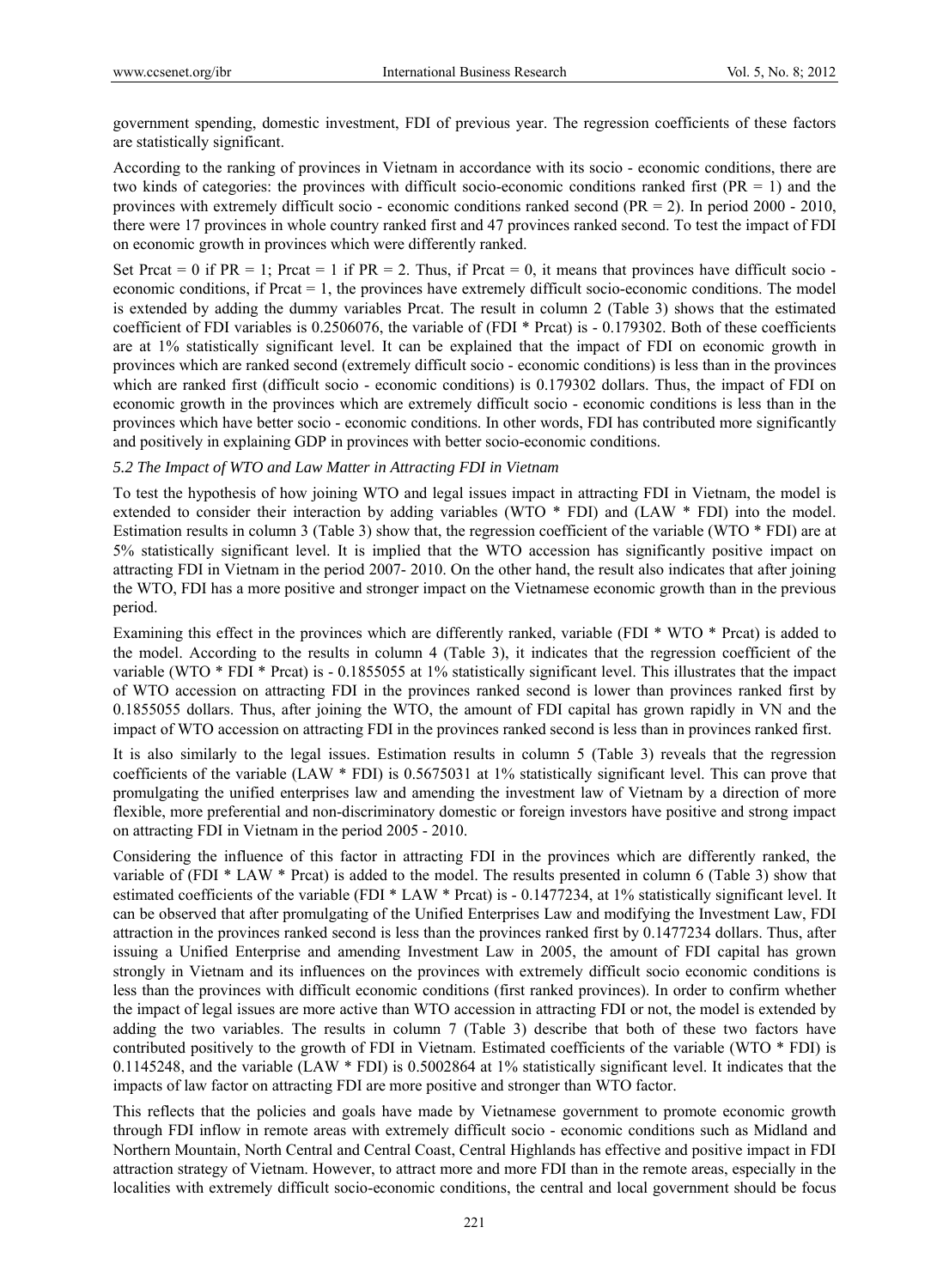on investment infrastructure, labor skills, human capital, financial market development, develop and extend industrial zones.

In short, the promulgation of Unified Enterprise and the Investment Law amendment in 2005 as well as WTO accession in 2007 have positive impacts on attraction of FDI in Vietnam. These impacts on the provinces in first ranking are stronger than the provinces ranked second (extremely difficult socio-economic conditions) for the period 2005 - 2010. Comparison the effect of two these factors on FDI attraction, the results are found that the law factor has more positive effects than WTO factor in attracting FDI in Vietnam. Thus, it can be inferred that the policy factor requires an important role in attracting FDI in Vietnam. It leads to the problem that the policy makers of Vietnam have to pay more attention to the offering the appropriate policies to attract more FDI for the host country.

| <b>Variables</b>                           | <b>GDP</b> - Dependent variable |               |               |               |               |                         |               |  |
|--------------------------------------------|---------------------------------|---------------|---------------|---------------|---------------|-------------------------|---------------|--|
|                                            | (1)                             | (2)           | (3)           | (4)           | (5)           | (6)                     | (7)           |  |
| Foreign<br>Direct<br>FDI<br>$\blacksquare$ | 0.1051                          | 0.2506        | $-0.1144$     | $-0.018$      | $-0.4639$     | $-0.329$                | $-0.5126$     |  |
| Investment                                 | $(0.019)$ ***                   | $(0.043)$ *** | (0.093)       | (0.095)       | $(0.154)$ *** | $(0.159)$ <sup>**</sup> | $(0.159)$ *** |  |
| Lag FDI                                    | 0.04671                         | 0.0436        | 0.0395        | 0.03796       | 0.0385        | 0.03724                 | 0.0357        |  |
|                                            | $(0.0202)$ **                   | $(0.0199)$ ** | $(0.0203)^*$  | $(0.020)^*$   | $(0.020)^*$   | $(0.0199)^*$            | $(0.0202)^*$  |  |
| DMI - Domestic Investment                  | 1.2769                          | 1.333         | 1.2721        | 1.3274        | 1.2754        | 1.3283                  | 1.273         |  |
|                                            | $(0.086)$ ***                   | $(0.086)$ *** | $(0.086)$ *** | $(0.085)$ *** | $(0.085)$ *** | $(0.086)$ ***           | $(0.084)$ *** |  |
| <b>GEX</b><br>Government                   | 3.3715                          | 3.1125        | 3.3524        | 3.0685        | 3.2351        | 3.0142                  | 3.2412        |  |
| Expenditure                                | $(0.226)$ ***                   | $(0.234)$ *** | $(0.226)$ *** | $(0.233)$ *** | $(0.226)$ *** | $(0.235)$ ***           | $(0.226)$ *** |  |
| TRB - Trade Balance                        | 0.30062                         | 0.3266        | 0.3052        | 0.3306        | 0.2876        | 0.3129                  | 0.2916        |  |
|                                            | $(0.032)$ ***                   | $(0.032)$ *** | $(0.031)$ *** | $(0.032)$ *** | $(0.031)$ *** | $(0.032)$ ***           | $(0.032)$ *** |  |
| ER-Exchange rate                           | $-10.065$                       | $-8.080$      | $-10.634$     | $-8.476$      | $-7.987$      | $-6.4745$               | $-8.534$      |  |
|                                            | $(5.163)^*$                     | (5.133)       | $(5.147)$ **  | $(5.105)^*$   | (5.136)       | (5.1199)                | $(5.1544)^*$  |  |
| LBG - Labor growth rate                    | 2.195                           | 1.197         | 1.978         | 0.926         | 1.5375        | 0.7596                  | 1.5006        |  |
|                                            | (2.3825)                        | (2.371)       | (2.3744)      | (2.3564)      | (2.3626)      | (2.3579)                | (2.3619)      |  |
| FDI*Preat                                  |                                 | $-0.1793$     |               |               |               |                         |               |  |
|                                            |                                 | $(0.048)$ *** |               |               |               |                         |               |  |
| (WTO*FDI)                                  |                                 |               | 0.2167        | 0.2722        |               |                         | 0.1145        |  |
|                                            |                                 |               | $(0.091)$ **  | $(0.090)$ *** |               |                         | (0.096)       |  |
| (WTO*FDI*Prcat)                            |                                 |               |               | $-0.1855$     |               |                         |               |  |
|                                            |                                 |               |               | $(0.045)$ *** |               |                         |               |  |
| $(LAW*FDI)$                                |                                 |               |               |               | 0.5675        | 0.7014                  | 0.5003        |  |
|                                            |                                 |               |               |               | $(0.152)$ *** | $(0.157)$ ***           | $(0.162)$ *** |  |
| (LAW*FDI* Preat)                           |                                 |               |               |               |               | $-0.1477$               |               |  |
|                                            |                                 |               |               |               |               | $(0.047)$ ***           |               |  |
| Constants                                  | 88974                           | 82454         | 88926         | 81664         | 90504         | 84800                   | 90297         |  |
|                                            | $(13808)$ ***                   | $(14000)$ *** | $(13751)$ *** | $(13681)$ *** | $(13660)$ *** | $(13679)$ ***           | $(13656)$ *** |  |
| No of groups                               | 64                              | 64            | 64            | 64            | 64            | 64                      | 64            |  |
| No of Observation                          | 637                             | 637           | 637           | 637           | 637           | 637                     | 637           |  |

| Table 3. The estimation result impact of FDI on GDP |
|-----------------------------------------------------|
|-----------------------------------------------------|

*Source:* Calculated by Author; statistically significant level:  $^* \alpha = 10\%$ ,  $^{**} \alpha = 5\%$  and  $^{***} \alpha = 1\%$ .

## *5.3 The Impact of FDI on Economic Growth in Regions of Vietnam*

Assessment on the relationship between FDI and the economic growth in the six regions of Vietnam including Red River Delta region, Midland and Northern Mountain, North Central region and Central Coast, Central Highlands, South East, Mekong River Delta. According to statistical data, it shows that FDI is not equal in the distribution between the regions in Vietnam in the period 2000 - 2010. It shows the proportion of FDI in North Central region and Central Coast and Southeast region which account for 77.92%. The FDI density of 4 remaining regions accounted for only 22.8% (Figure 4). To test the hypothesis *"The regions with more FDI will have more positive impacts on economic growth"*. Its estimation results is presented in the column 1 (Table 4) show that FDI only positively impact on the economic growth of regions as the Midland and Northern Mountain, Central Highlands region, the Southeastern region, and the Mekong Delta region. Estimated coefficients of these areas are at 5% and 10% statistically significant level.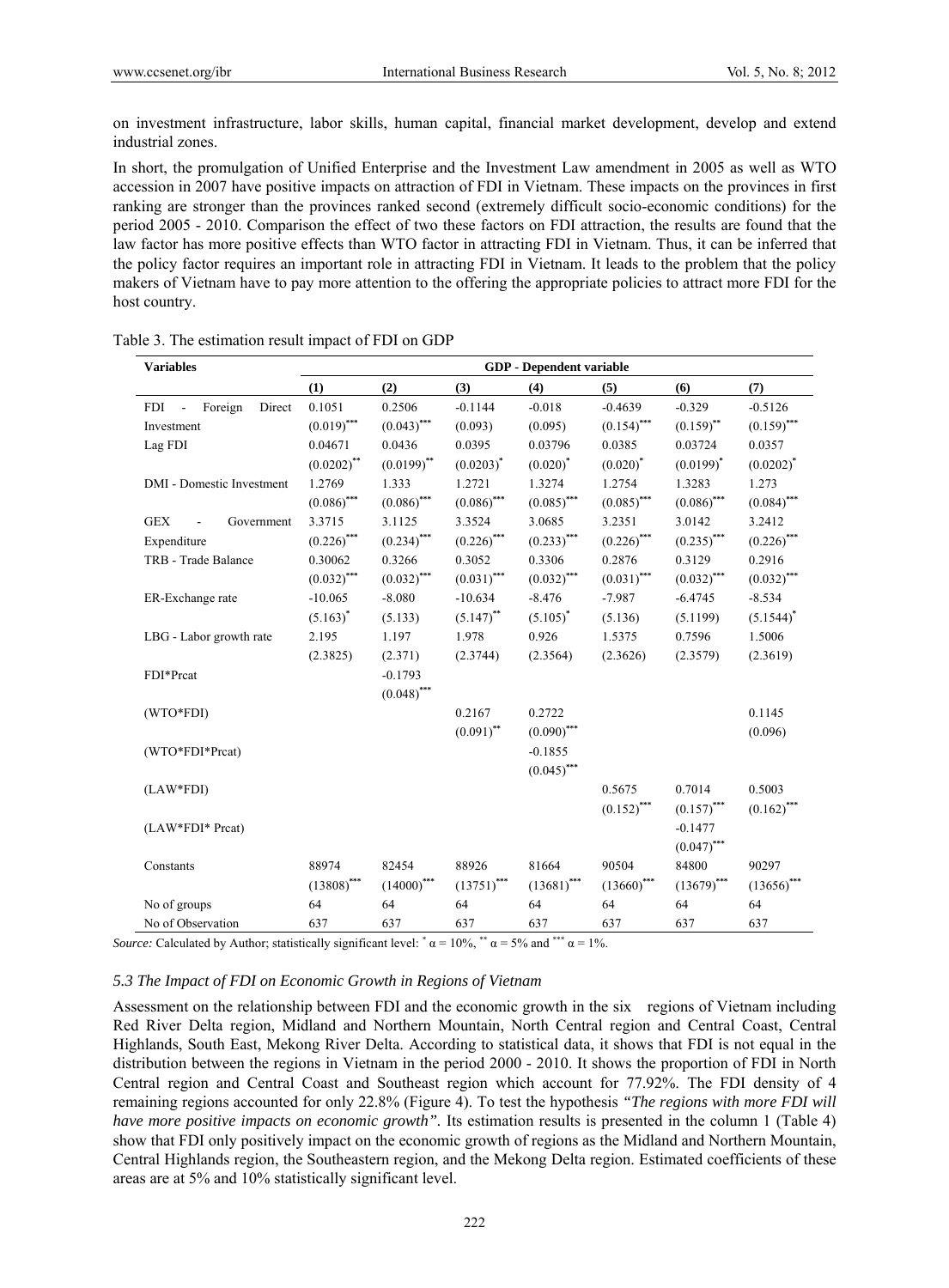The surprising and contrary thing to the hypothesis is the Red River Delta and the North Central and Central Coast are the two regions accounting for a large proportion of FDI but the results do not reveal the positive impacts of FDI on the economic growth in two these regions. The Red River Delta is the key economic region of North and whole country with proportion of FDI is 15% of whole country's FDI, and the North Central region and Central Coast, FDI is accounted for 39.74% of the entire country. This again confirms that the quality of projects in these two regions is less than other regions.

# *5.4 The Impact of WTO Accession and the Law in Attracting FDI by Region*

Considering the impact of promulgating Unified Enterprises Law and amending Investment Law as well as WTO accession on attracting FDI, the empirical results in column 6 (Table 5 and Table 6) show that these factors have a positive impact on attracting FDI in 3 of 6 regions, including Midland and Northern Mountain, North Central region and Central Coast and Mekong River Delta region.

There are not any found impacts of these two factors on attracting FDI in the Southeast region and the Red River Delta. This is contrary to the author's expectation that the region with better socio-economic conditions impacted by WTO accession and legal issues stronger and more positive on FDI attracting.

| <b>Regions</b>          | No.        | Cons                    |                         |               | <b>GDP</b> - Dependent Variables |                |              |            |
|-------------------------|------------|-------------------------|-------------------------|---------------|----------------------------------|----------------|--------------|------------|
|                         | <b>Obs</b> |                         | <b>FDI</b>              | <b>DMI</b>    | <b>GEX</b>                       | <b>TRB</b>     | LGR          | <b>EXR</b> |
|                         |            |                         | (1)                     | (2)           | (3)                              | (4)            | (5)          | (6)        |
| Midland<br>and          | 154        | 53.72                   | 0.2875                  | 0.470         | 1.351                            | $-0.1683$      | $-1.109$     | $-0.398$   |
| Northern Mountain       |            | $(31.45)^{*}$           | $(0.171)^*$             | $(0.084)$ *** | $(0.125)$ <sup>***</sup>         | $(0.077)^{**}$ | (0.732)      | (1.803)    |
| Red River Delta         | 129        | 130.9                   | $-0.0091$               | 0.4469        | 3.3674                           | $-0.160$       | 5.5777       | $-0.013$   |
|                         |            | $(50.7)$ ***            | (0.059)                 | $(0.096)$ *** | $(0.315)$ ***                    | $(0.026)$ ***  | $(2.252)$ ** | (6.87)     |
| Central<br>North<br>and | 154        | 137.7                   | 0.0055                  | 0.749         | 1.3910                           | $-0.102$       | 5.7794       | 3.6749     |
| South Central Coast     |            | $(30.12)$ ***           | (0.010)                 | $(0.09)$ ***  | $(0.137)$ ***                    | $(0.050)$ **   | (4.966)      | (4.640)    |
| Central Highlands       | 55         | 9.382                   | 0.9562                  | 1.5972        | $-0.2166$                        | 1.0127         | $-0.3405$    | $-1.748$   |
|                         |            | (22.44)                 | $(0.383)^{**}$          | $(0.169)$ *** | (0.351)                          | $(0.104)$ ***  | (1.8910)     | (3.83)     |
| Southeast               | 66         | 24.2                    | 0.143                   | 1.460         | 4.473                            | 0.681          | $-15.89$     | 8.617      |
|                         |            | (177.45)                | $(0.065)$ <sup>**</sup> | $(0.330)$ *** | (0.854)                          | $(0.045)$ ***  | (14.729)     | (32.84)    |
| Mekong River Delta      | 143        | 84.2                    | 0.1142                  | 0.833         | 3.077                            | 0.497          | 0.058        | 3.7942     |
|                         |            | $(40.82)$ <sup>**</sup> | $(0.053)$ **            | $(0.097)$ *** | $(0.230)$ ***                    | $(0.144)$ ***  | (2.5191)     | (4.150)    |

Table 4. Impact of FDI on GDP by region

*Source:* Calculated by Author; statistically significant level:  $^* \alpha = 10\%$ ,  $^{**} \alpha = 5\%$  and  $^{***} \alpha = 1\%$ .

Table 5. Impact of the WTO accession in attracting FDI by region

| <b>Regions</b>             | No.        | Cons         | <b>GDP</b> - Dependent Variables |              |              |                         |              |               |
|----------------------------|------------|--------------|----------------------------------|--------------|--------------|-------------------------|--------------|---------------|
|                            | <b>Obs</b> |              | <b>FDI</b>                       | <b>DMI</b>   | <b>GEX</b>   | <b>TRB</b>              | <b>LGR</b>   | WTO*FDI       |
|                            |            |              | (1)                              | (2)          | (3)          | (4)                     | (5)          | (6)           |
| Midland<br>Northern<br>and | 154        | 23490        | $-0.196$                         | 0.526        | 1.691        | $-0.192$                | $-1.210$     | 0.861         |
| Mountain                   |            | $(9037)$ *** | (0.224)                          | $(0.08)$ *** | $(0.21)$ *** | $(0.07)$ ***            | $(0.68)$ *** | $(0.295)$ *** |
| Red River Delta            | 129        | $-664.3$     | 0.0009                           | 0.6315       | 2.9351       | $-0.078$                | 6.461        | 0.027         |
|                            |            | (18551)      | (0.122)                          | $(0.12)$ *** | $(0.42)$ *** | $(0.03)$ **             | $(2.25)$ *** | (0.124)       |
| North Central and S South  | 154        | $-70529$     | $-0.139$                         | 0.473        | 1.0461       | $-0.166$                | 5.403        | 0.141         |
| Central Coast              |            | $(9829)$ *** | $(0.084)^*$                      | $(0.07)$ *** | $(0.11)$ *** | $(0.04)$ ***            | (3.5001)     | $(0.083)^{*}$ |
| Central Highlands          | 55         | 12433        | $-0.441$                         | 1.110        | 0.6448       | 1.0292                  | $-0.8844$    | 0.987         |
|                            |            | (15563)      | (1.54)                           | $(0.18)$ *** | (0.44)       | $(0.16)$ ***            | (1.6550)     | (1.453)       |
| Southeast                  | 66         | $-2858$      | 0.0129                           | 1.650        | (3.849)      | 0.406                   | $-15.07$     | 0.146         |
|                            |            | (66796)      | (0.2123)                         | $(0.43)$ *** | $(0.90)$ *** | $(0.08)$ ***            | (12.50)      | (0.192)       |
| Mekong River Delta         | 143        | $-21072$     | $-0.892$                         | 0.742        | 2.608        | 0.606                   | $-0.118$     | 0.992         |
|                            |            | (18339)      | $(0.496)^*$                      | $(0.11)$ *** | $(0.37)$ *** | $(0.16)$ <sup>***</sup> | (2.49)       | $(0.490)$ **  |

*Source:* Calculated by Author; statistically significant level:  $^* \alpha = 10\%$ ,  $^{**} \alpha = 5\%$  and  $^{***} \alpha = 1\%$ .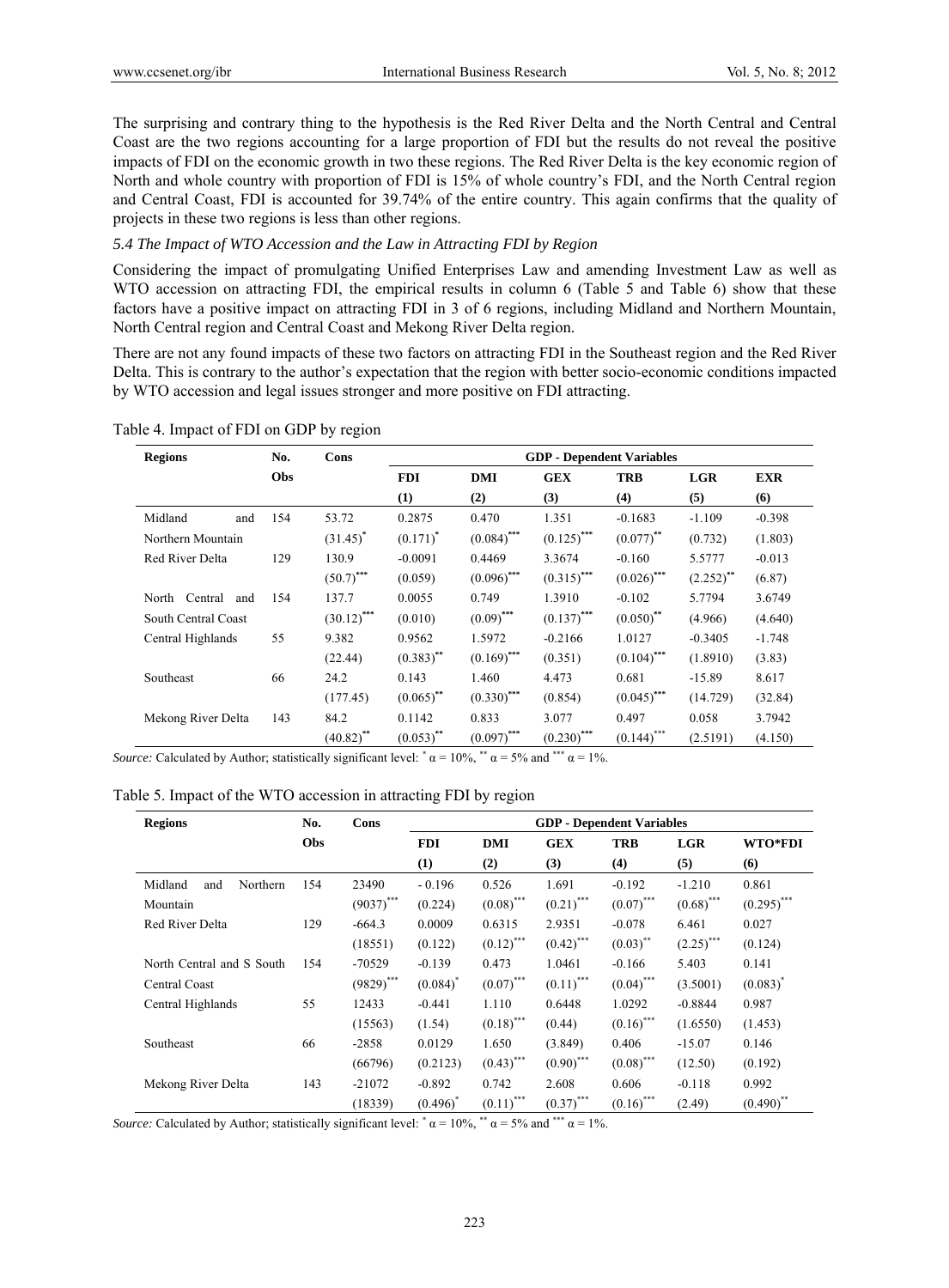| <b>Regions</b>             | No. | Cons         | <b>GDP</b> - Dependent Variables |              |               |                         |               |                |  |  |
|----------------------------|-----|--------------|----------------------------------|--------------|---------------|-------------------------|---------------|----------------|--|--|
|                            | Obs |              | <b>FDI</b>                       | <b>DMI</b>   | <b>GEX</b>    | <b>TRB</b>              | <b>LGR</b>    | <b>LAW*FDI</b> |  |  |
|                            |     |              | (1)                              | (2)          | (3)           | (4)                     | (5)           | (6)            |  |  |
| Midland<br>Northern<br>and | 154 | 25517        | $-0.543$                         | (0.526)      | 1.735         | $-0.201$                | $-1.105$      | 1.025          |  |  |
| Mountain                   |     | $(8684)$ *** | (0.346)                          | $(0.08)$ *** | $(0.197)$ *** | $(0.07)$ ***            | (0.682)       | $(0.379)$ ***  |  |  |
| Red River Delta            | 129 | $-1630.5$    | $-0.464$                         | 0.630        | 2.900         | $-0.079$                | 6.748         | 0.473          |  |  |
|                            |     | (17911)      | (0.571)                          | $(0.11)$ *** | $(0.385)$ *** | $(0.033)$ <sup>**</sup> | $(2.14)$ ***  | (0.551)        |  |  |
| North Central and South    | 154 | $-68121$     | $-0.272$                         | 0.462        | 1.074         | $-0.180$                | 6.232         | 0.274          |  |  |
| Central Coast              |     | $(9833)$ *** | $(0.148)^{*}$                    | $(0.08)$ *** | $(0.109)$ *** | $(0.036)$ ***           | $(3.472)^{*}$ | $(0.147^*)$    |  |  |
| Central Highlands          | 55  | 15364        | 0.5113                           | 1.147        | 0.663         | 1.030                   | $-0.607$      | 0.044          |  |  |
|                            |     | (15023)      | (2.3463)                         | $(0.18)$ *** | (0.437)       | $(0.167)$ ***           | (1.598)       | (2.267)        |  |  |
| Southeast                  | 66  | $-27445$     | 0.287                            | 1.638        | 3.878         | 0.385                   | $-13.96$      | $-0.122$       |  |  |
|                            |     | (66769)      | (0.291)                          | $(0.43)$ *** | $(0.902)$ *** | $(0.083)$ ***           | (12.68)       | (0.290)        |  |  |
| Mekong River Delta         | 143 | $-16723$     | $-0.908$                         | 0.759        | 2.738         | 0.601                   | 0.005         | 1.002          |  |  |
|                            |     | (18445)      | $(0.544)^*$                      | $(0.11)$ *** | $(0.365)$ *** | $(0.165)$ ***           | (2.501)       | $(0.540)^{*}$  |  |  |

Table 6. Impact of the Law matter in attracting FDI by region

*Source:* Calculated by Author; statistically significant level:  $^* \alpha = 10\%$ ,  $^{**} \alpha = 5\%$  and  $^{***} \alpha = 1\%$ .

#### **6. Conclusion**

This paper focuses on the impact of FDI on the economic growth of the entire Vietnam and in the provinces which are differently ranked on socio-economic conditions in the period 2000 - 2010. By the fixed-effect estimation method for econometric models, the empirical result shows that FDI has strong positive impact on the economic growth of Vietnam in the period 2000-2010. Besides, the study shows that the impact of FDI on economic growth in the provinces which are ranked first is stronger than in the provinces which are ranked second (provinces and cities with worse socio economic condition). Enacting the unified enterprises law and amending the investment law in 2005 have positive effect on attracting of FDI in Vietnam, especially in the provinces which have better socio - economic conditions. On the other hand, WTO accession has positive impact on attracting FDI and exporting. Comparing the impact of WTO and Law factors on attracting FDI, the results indicate that the law factor has more positive and stronger impact on attracting FDI in Vietnam in the period 2006 - 2010. It requires the Vietnamese policy makers of to pay more attention in improving the investment climate, amending institution in order to encourage and create favorable conditions to attract as many foreign investors to Vietnam as possible. In addition, the results of the impact of FDI on economic growth in different regions of Vietnam, show that FDI has a positive impact on economic growth only exists in 4 of 6 regions including Midland and Northern Mountain region, Central Highlands region, the Southeastern region and Mekong River Delta region. An inconsistent and surprising problem which is contrary to some of the previous studies is the regions attracting more FDI will have a positive impact on it economic growth. This study finds no positive impact of FDI on economic growth in the Red River Delta region and the North Central region and Central Coast, although these two regions have density of FDI compared to the whole country is 15.22% and 39.74%, respectively (Figure 2).

On the other hand, these regions not only have good socio-economic situations with a developed financial market and infrastructure system, skilled and abundant labor force but also are key economic regions of the country. Meanwhile some other areas such as Midland and Northern Mountain, Central Highlands have the proportion of FDI is very low in comparison with the national FDI. It is 1.30% and 0.43%, respectively (Figure 3) but FDI has contributed significantly and positively in explaining the economic growth. This issue seems to reflects the quality of the project have a positive effect on economic growth, not the amount of registered FDI capital. It can be observed that the projects quality in the regions attracting more FDI is more inferior to others. The results of experimental studies also show that FDI has positive effects on the export promotion in Vietnam in the period 2000 - 2010. However, consideration this impact by region, FDI only has positive effects in the regions as Midland and Northern Mountain, Mekong River Delta, Southeast and Central Highlands while this effect was negative toward the Red River Delta region, North Central region and Central Coast. This study has not explained yet why there is not an impact on the economic growth in regions attracting more FDI capital while others regions with less FDI get a positive impact. Therefore, we will try to explore this problem in the near future.

## **References**

Atrayee Ghosh Roy, & Hendrik F. Van den Berg. (2006). Foreign Direct Investment and Economic Growth: A Time-Series Approach. *Global Economy Journal*, *6*(1), Article 7.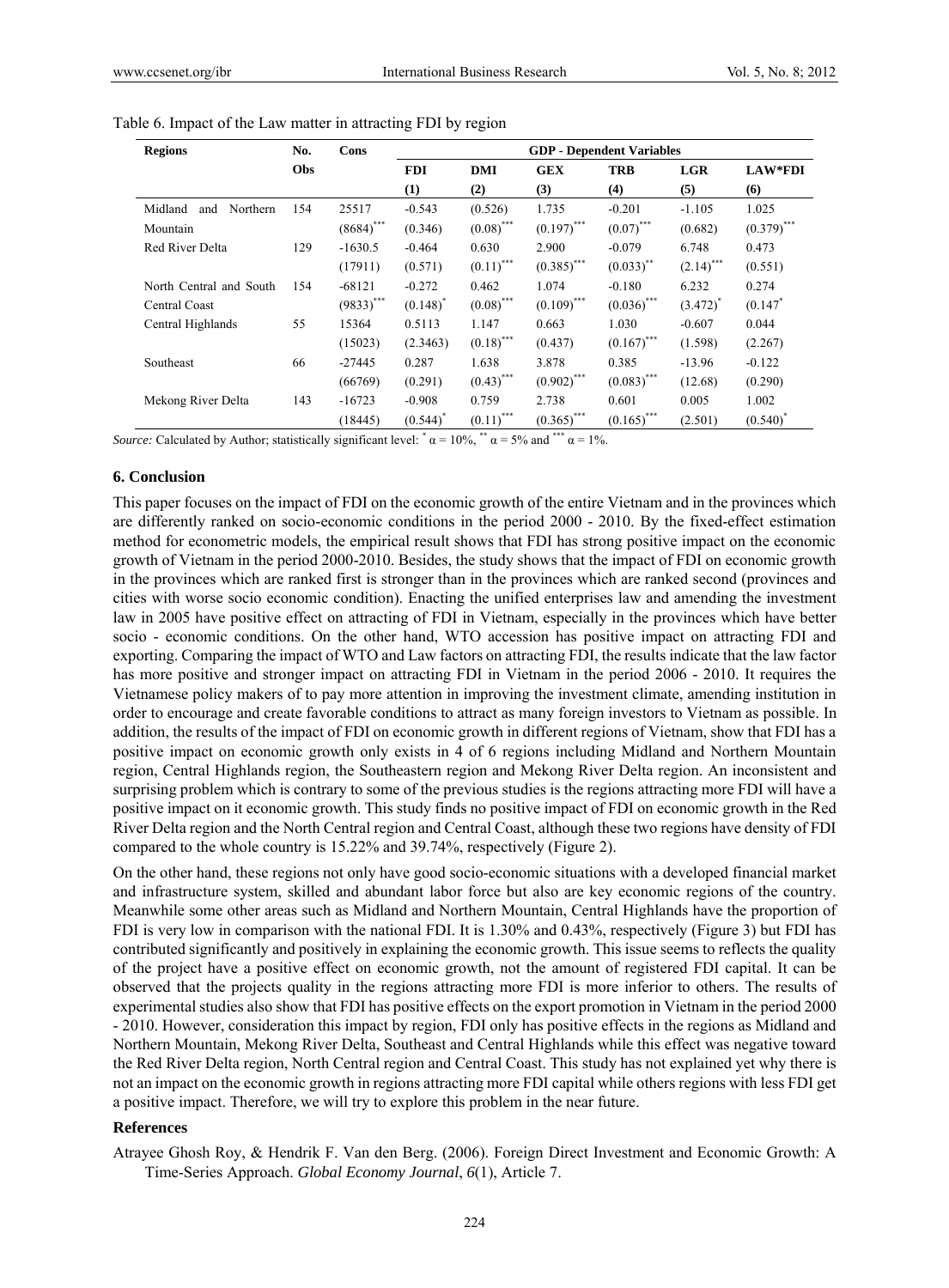- Aviral Kumar Tiwari. (2011). Foreign Aid, FDI, Economic Freedom and Economic Growth in Asian Countries. *Global Economy Journal, 11*(3). http://dx.doi.org/10.2202/1524-5861.1705
- Borensztein, E., De Gregorio, J., & Lee, J-W. (1998). How does foreign direct investment affect Economic Growth?. *Journal of International Economic, 45*, 115-135. http://dx.doi.org/10.1016/S0022-1996(97)00033-0
- Bradley T. Ewing, & Benhua Yang. (2009). The Differential Growth Effect of FDI across US Regions, *International Economic Journal*, *23*(4), 511-525. http://dx.doi.org/10.1080/10168730903372232
- Burcu Türkcan, Alper Duman, & I. Hakan Yetkiner. (2008). How Does FDI and Economic Growth Affect Each Other? The OECD Case. *International Conference On Emerging Economic Issues In A Globalizing World, Izmir*.
- Chew Ging Lee. (2009). Foreign Direct Investment, Pollution and Economic Growth: Evidence from Malaysia. *Applied Economics*, *41*, 1709-1716. http://dx.doi.org/10.1080/00036840701564376
- Ekanayake, E. M., & John R. Ledgerwood. (2010). How Foreign Direct Investment affect Growth in developing countries? An empirical Investigation. *International Journal of Business and Finance Research, 4*(3).
- Enisan Akinlo, A. (2004). Foreign Direct Investment and Growth in Nigeria An empirical investigation. *Journal of Policy Modeling, 26*, 627-639. http://dx.doi.org/10.1016/j.jpolmod.2004.04.011
- Fedderke, J. W., & Romm, A. T. (2006). Growth Impact and Determinants of Foreign Direct Investment in South Africa, 1956-2003.
- Frimpong Joseph Magnus, & Oteng-Abayie Eric Fosu. (2007). Bounds testing approach: An examination of foreign direct investment, trade, and growth relationships. *MPRA Paper No. 352*.
- Har Wai Mun, Teo Kai Lin, & Yee Kar Man. (2008). FDI and Economic Growth Relationship: An Empirical Study on Malaysia. *International Business Research*, *1*(2).
- Jai S. Mah. (2010). Foreign direct investment inflows and economic growth of China. *Journal of Policy Modeling, 32*(1), 155-158. http://dx.doi.org/10.1016/j.jpolmod.2009.09.001
- Jean-Claude Berthélemy, & Sylvie Démurger. (2000). Foreign Direct Investment and Economic Growth. Theory and Application to China. *Review of Development Economics*, *4*(2), 140-155. http://dx.doi.org/10.1111/1467-9361.00083
- Jonathan A. Batten, & Xuan Vinh Vo. (2009). An analysis of the relationship between Foreign Direct Investment and Economic growth. *Applied Economics*, *41*, 1621-1641. http://dx.doi.org/10.1080/00036840701493758
- Jong Il Choe. (2005). Do Foreign Direct Investment and Gross Domestic Investment Promote Economic Growth. *Global Economy Journal*, *5*(1).
- Kyuntae Kim, & Hokyung Bang. (2008). The Impact of Foreign Direct Investment on Economic Growth: A Case Study of Ireland. *KIEP Working Paper 08-04*.
- Laura Alfaro Andrew Charlton. (2007). Growth and the Quality of Foreign Direct Investment: Is All FDI Equal? *Conference on New perspectives on financial Globalization research department*, pp. 26-27.
- Laura Alfaro, Areendam Chanda, Sebnem Kalemli-Ozcan, & Selin Sayek. (2006). How does foreign direct investment promote economic growth? Exploring the effect of financial markets on linkages. *National Bureau of Economic Research, NBER Working Paper No. 12522*. http://www.nber.org/papers/w12522.
- Lim, Ewe-Ghee. (2001). Determinants of, and the Relation Between Foreign Direct Investment and Growth. A Summary of the Recent Literature. *IMF Working Paper*.
- Madanmohan Ghosh, & Weimin Wang. (2009). Does FDI Accelerate Economic Growth? The OECD Experience Based on Panel Data Estimates for the Period 1980-2004. *Global Economy Journal, 9*(4), 1.
- Marasco, A. (2007). The Relationship between FDI and growth under economic integration: Is there one? *MPRA Paper No. 5380*.
- Mohammad Sharif Karimi, & Zulkornain Yusop. (2009). FDI and Economic Growth in Malaysia. *MPRA Paper No. 14999*.
- Mottaleb, K. A. (2007). Determinants of Foreign Direct Investment and Its Impact on Economic Growth in Developing Countries. *MPRA Paper No. 9457*.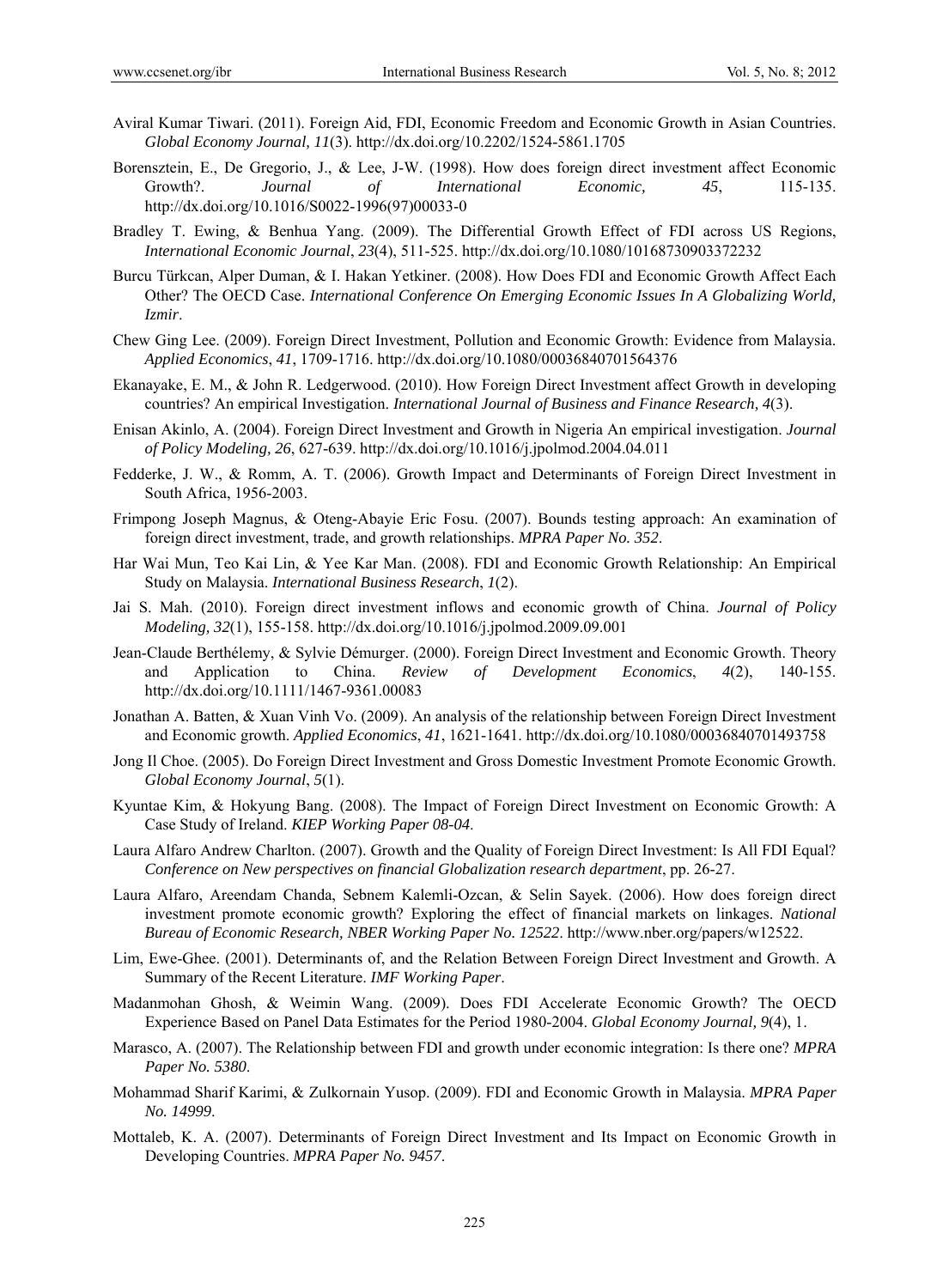- Muhammad Shahzad Iqbal, Faiz Muhammad Shaikh, & Amir Hussain Shar (2010). Causality Relationship between Foreign Direct Investment, Trade and Economic Growth in Pakistan. Asian Social Science, *6*(9), 82-89.
- Nguyen Phi Lan. (2006). *Foreign Direct Investment and Its linkage to Economic Growth in Vietnam: A Provincial Level Analysis*. Adelaide, SA 5001, Australia.
- Niels Hermes, & Robert Lensink. (2003). Foreign direct investment, financial development and economic growth. *Journal of Development Studies*, *40*(1), 142-163. http://dx.doi.org/10.1080/00220380412331293707
- Okada, K., & Samreth, S. (2010). How Does Corruption Influence the Effect of Foreign Direct Investment on Economic Growth? *MPRA Paper No. 27572*.
- Oscar Bajo-Rubio, Carmen Díaz-Mora, & Carmen Díaz-Roldán. (2010). Foreign Direct Investment and Regional Growth: An Analysis of the Spanish Case. *Regional Studies, 44*(3), 373-382. http://dx.doi.org/10.1080/00343400802508844
- Oyatoye, E. O., Arogundade, K. K., Adebisi, S. O., & Oluwakayode, E. (2011). Foreign Direct Investment, Export and Economic Growth in Nigeria. *Journal of Humanities and Social Sciences, 2*(1).
- Parviz Asheghian. (2009). Determinants of Economic Growth in Japan: The Role of Foreign Direct Investment. *Global Economy Journal, 9*(3). http://dx.doi.org/10.2202/1524-5861.1509
- Peter Nunnenkamp, & Julius Spatz. (2003). Foreign Direct Investment and Economic Growth in Developing Countries. How Relevant Are Host-country and Industry Characteristics? Kiel Institute for World Economics, *Kiel Working Paper, No 1176*.
- Piotr Misztal. (2010). Foreign Direct Investments as a factor for Economic Growth in Romania. *Review of Economic and Business Studies*, *3*(1), 39-53.
- Rui Moura, & Rosa Forte. (2010). The Effects of Foreign Direct Investment on the Host Country Economic Growth - Theory and Empirical Evidence. *FEP Working Papers*, research work in progress, N0. 390.
- Sajid Anwar, & Lan Phi Nguyen. (2010). Foreign Direct Investment and Economic Growth in Vietnam. *Asia Pacific Business Review*, *16*(1-2), 183-202. http://dx.doi.org/10.1080/10438590802511031
- Samuel Adams. (2009). Foreign Direct investment, domestic investment, and economic growth in Sub-Saharan Africa. *Journal of Policy Modeling*, *31*(6), 939-949. http://dx.doi.org/10.1016/j.jpolmod.2009.03.003
- Srinivasan, P., Kalaivani, M., & Ibrahim, P. (2010). FDI and Economic Growth in the ASEAN Countries: Evidence from Cointegration Approach and Causality Test. *Journal of Management Research*, *9*(1), 38-63.
- Stanisic, N., (2008). Do Foreign Direct Investments Increase the Economic Growth of Southeastern European Transition Economies?. *South-Eastern Europe Journal of Economics, 1*, 29-38.
- Sumei Tang, Selvanathan, E. A., & Selvanathan, S. (2008). Foreign Direct Investment, Domestic Investment, and Economic Growth in China: A Time Series Analysis. *Research Paper No 19*.
- Tam Bang Vu. (2008). Foreign Direct Investment and Endogenous Growth in Vietnam. *Applied Economics, 40*, 1165-1173. http://dx.doi.org/10.1080/00036840600749433
- Thu Thi Hoang. (2010). Does Foreign Direct Investment Promote Economic Growth in Vietnam? *ASEAN Economic Bulletin,* 27(3), 295-311. http://dx.doi.org/10.1355/ae27-3d
- Tiwari, A., & Mutascu, M. (2011). Economic growth and and FDI in ASIA: A panel data Approach. *MPRA Paper No. 28172*. http://mpra.ub.uni-muenchen.de/28172
- Usha Nair-Reichert, & Diana Weinhold. (2001). Causality tests for cross-country panels. A new look at FDI and Economic Growth in developing countries. *Oxford bulletin of economics and statistics*, *63*(2), 153-172. http://dx.doi.org/10.1111/1468-0084.00214
- Wang Shaobin, & Wang Zhemin. (2010). Analysis on relationship between FDI and economic growth in ShaanXi based on OLS model. *3rd International Conference on Information Management*, *Innovation Management and Industrial Engineering*.
- Wasantha Athukorala, P. P. A. (2003). The Impact of Foreign Direct Investment for Economic Growth: A Case Study in Sri Lanka. *9th International conference on Sri Lanka Studies, 28th - 30th.*